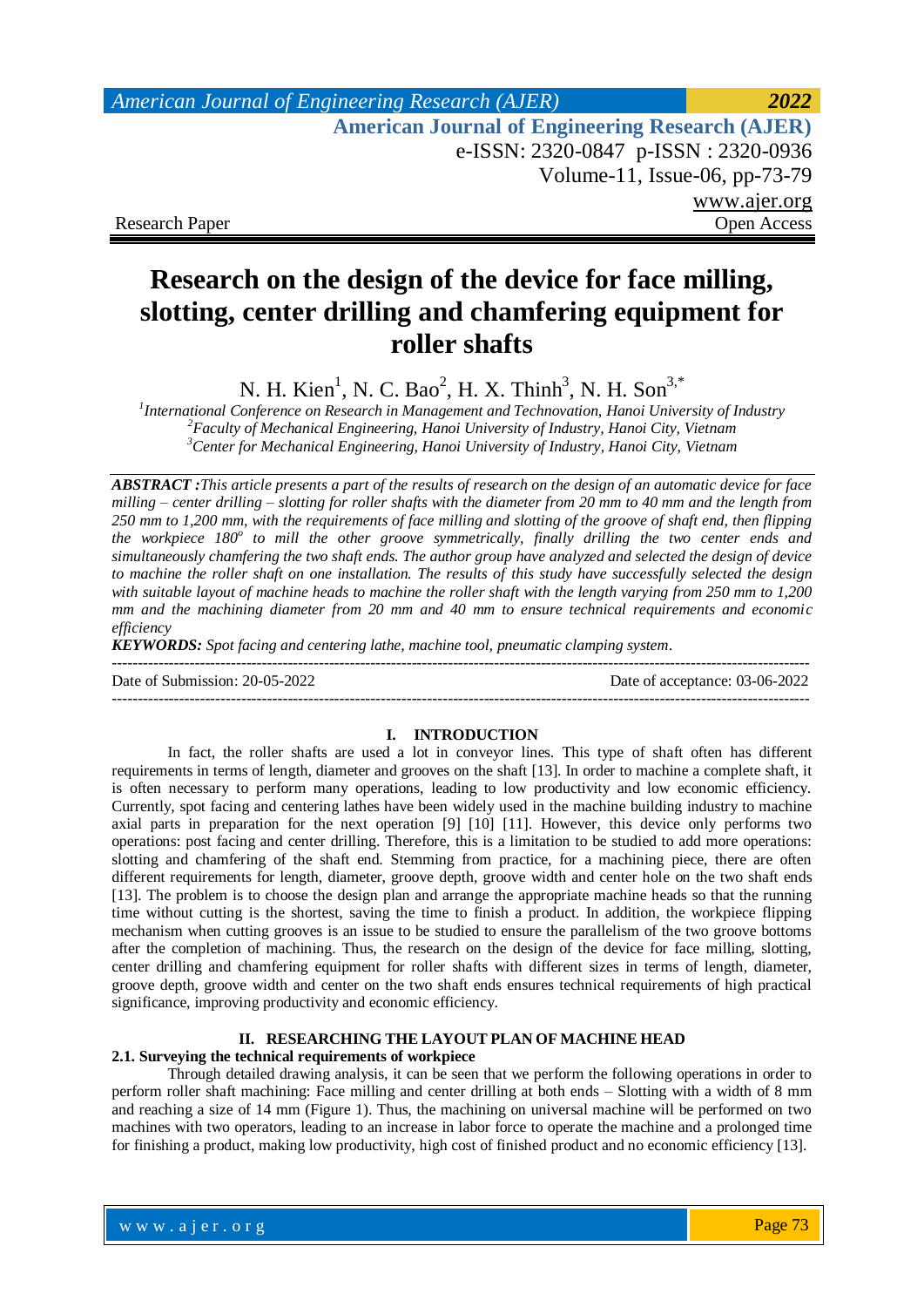

**Figure 1. Detailed drawing of machining for a type of roller shaft**

The problem here is to find a device design to perform all the machining steps on one machine such as face milling – center drilling – shaft chamfering – slotting to reduce extra time and operators, increasing labor productivity and economic efficiency.

Currently, some factories have used this combined device to machine roller shafts. However, these devices only stop at the combination of face milling and center drilling operations without any device combining slotting on the shaft with chamfering of the shaft end. This is the basis to research and find solutions to design a device meeting the requirements of the business such as face milling – slotting – center drilling – chamfering of the shafts to free up the operators, increase productivity and reduce the product costs.

#### **2.2. Design plan for the layout of machine heads.**

Based on the technical requirements of the drawings, the research team have analyzed and determined the machining steps including face milling – slotting – center drilling – chamfering. From that basis, proceed to develop appropriate machine head layout plans for each detailed machining step as shown in Figure 1 [1] [2] [3].

The general requirement of conveyor roller shaft machining device is to perform machining in one feed. Thus, the input is the workpiece and the output is the finished workpiece. Therefore, the machine heads must be arranged in accordance with each operation. Based on the cutting principle and the structure of machine head, the authors offer a number of layout plans as follows [4] [5] [6]:

\* Option 1.

Arrange six machining machine heads in three stages, including:  $1 -$  Face milling with a face milling cutter; 2 – Slotting with a disc milling cutter; 3 – Center drilling and chamfering of the shaft end. The machine head is arranged so that each stage has two machine headssimultaneously cutting both ends of the roller shaft. In this option, in the second stage, we use a horizontal machine head with two main shafts attaching two upper and lower disc milling cutters to cut and create two upper and lower grooves on each side of the shaft (Figure 2).

\* Option 2.

Similar to option 1, the machine heads are arranged to machine in three stages, including:  $1 -$  Face milling; 2 – Slotting; 3 – Center drilling and chamfering. However, in thesecond stage, we use a vertical machine head with two main shafts attaching two upper and lower cylindrical milling cutters to cut and create two upper and lower grooves on each side of the shaft (Figure 3).

\* Option 3.

In this option, the device is arranged with six machining machine heads in three stages, including:  $1 -$ Face milling; 2 – Slotting; 3 – Center drilling and chamfering. However, in the second stage, we use a vertical machine head with a main shaft attaching a cylindrical milling cutter to machine the first groove, then flip the workpiece 180° to machine the symmetrical groove (Figure 4).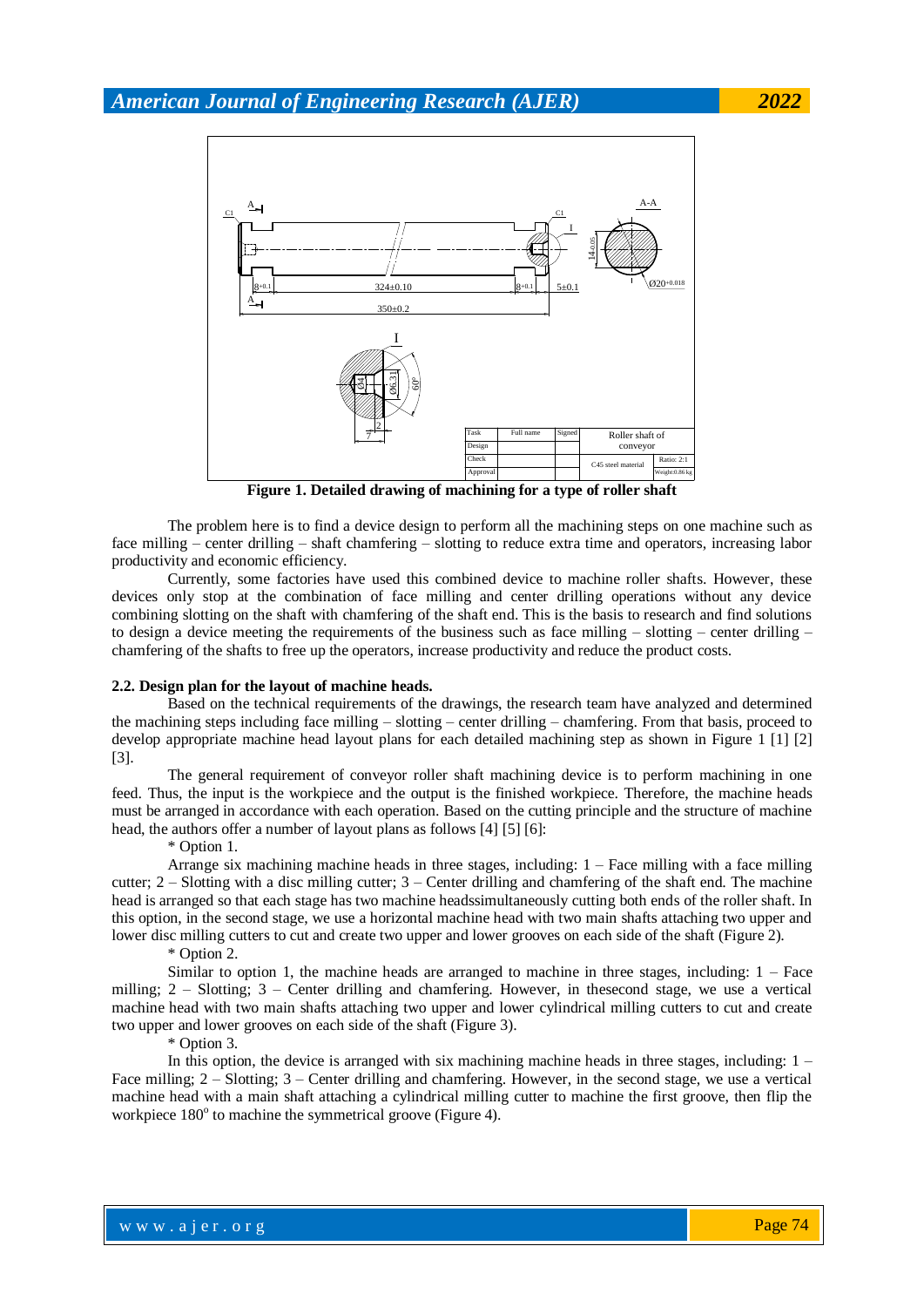

**Figure 2. Arranging the machine head in accordance with Option 1**



**Figure 3. Arranging the machine head in accordance with Option 2**



With the above 3 options, we draw some observations as follows:

- In options 1 and 2: The layout of a machine head with two main shafts to cut the upper and lower two grooves of the roller shaft will be very complicated. On the other hand, when four cutters simultaneously cut four grooves on two shaft ends, vibration due to large cutting force may occur, which may lead to damage to the cutting tool, poor surface quality and incorrect groove size. In order for the technology system not to vibrate when four cutterscut at the same time, we must use jigs as well as other structures of the machine must be rigid enough. However, the layout of machine head and other structures will be difficult and inappropriate.

For the machine head, it is equipped with a face milling cutter used for milling both ends of the shaft. The feature of milling process is that the cutting process is discontinuous with impact because the cutting edges are arranged evenly on the tool diameter. During the cutting process, the generated cutting force makes the impact occur. If the technological system is not rigid, the vibration will occur, causing the surface quality to be low and the tool life to be reduced. In fact, the face milling cutter is used to machine the surface of large parts for high cutting productivity. However, the machine structure requires high rigidity.

- Option 3: With the roller shaft diameter from 20 mm to 40 mm, the end has a small area, so the use of a cylindrical milling cutter to machine the two ends is perfectly suitable for this operation, because: The feature of cylindrical milling cutter has a twisted cutting edge on the cylinder. During the cutting process, the cutting edges always rest on the machined surface at different positions, making vibration appear not much during the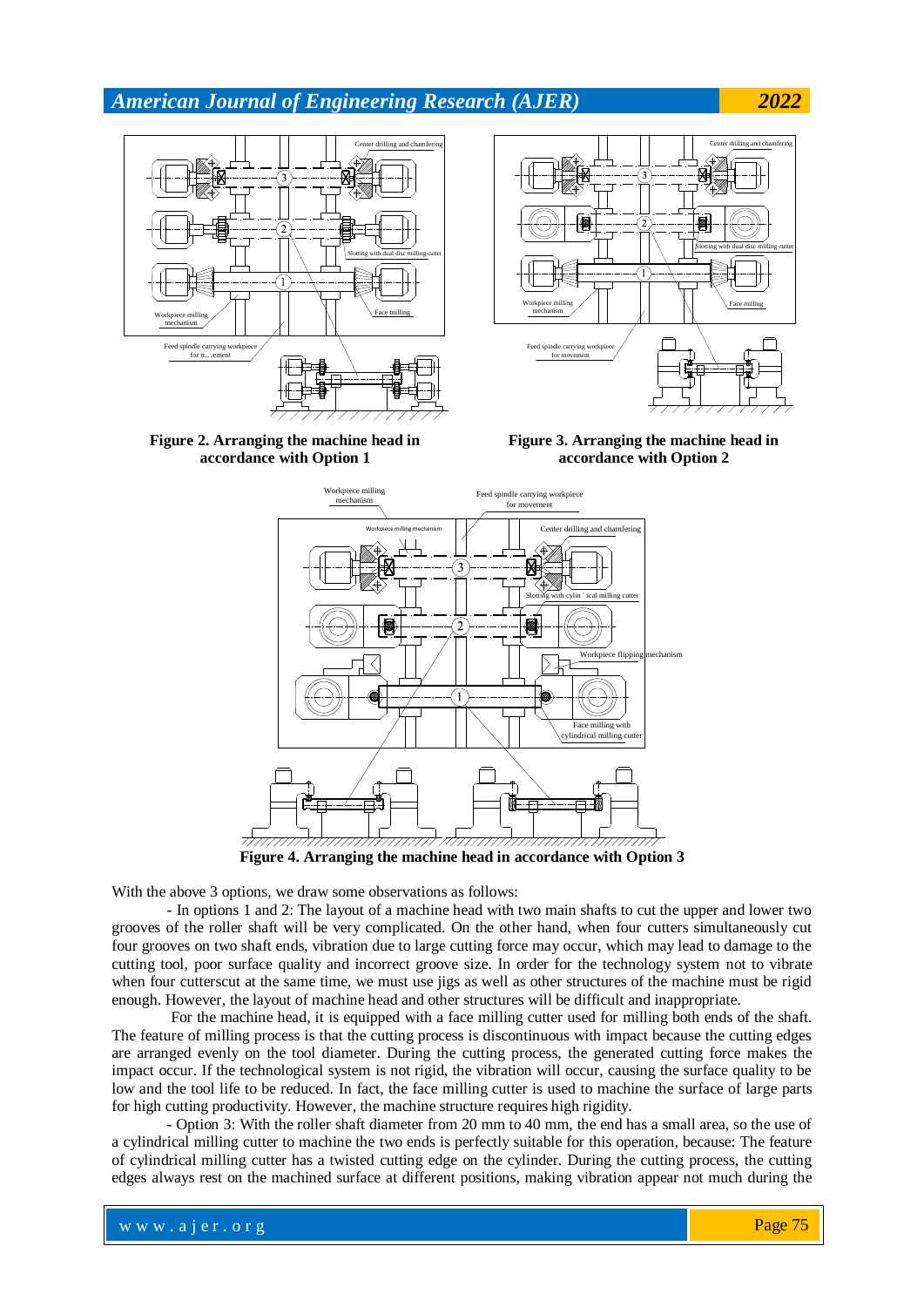cutting process. Therefore, the technological system does not need to be too large but still ensures its rigidity. On the other hand, with the current tool-making technology, alloy cutting pieces have been installed on the cylindrical helix groove to increase cutting productivity and tool life. During the cutting process, if the cutting edge is worn, we can replace with other cutting edge easily without re-sharpening.

With the slotting operation, it is possible to arrange the machine head attaching a cylindrical milling cutter for slotting then combine with the workpiece rotation mechanism to cut the opposite groove, because: the layout of machine head is simple and convenient in the process of machine adjustment and operation; the dimensions are controlled in the machining process; and the machine has a high stability.

From the above observations, the layout of machine head depends a lot on the cutting ability, the convenience in operation and the structure of machine. Of the options above, the option 3 is the most appropriate. Because the structure of machine meets the requirements of the machining process, such as: being convenient in the process of machine adjustment, limiting vibration during the cutting process, controlling product quality and easy automation during the production, the research team has chosen option 3 to design and build the machine.

#### **III. DESIGNING IN 3D SIMULATION AND SELECTING BASIC TECHNICAL SPECIFICATIONS OF THE DEVICE**

After agreeing on the layout plan of machine head, the author group has carried out a 3D design of the structure of machine shown in Figure 5. Technical specifications are shown in Table 1.

- At the face milling operation: Arrange two shaft ends with the face milling cutter. The machine head can be moved in and out to machine different shaft lengths thanks to the sliding table and feed spindle on the machine, and the machine head can be adjusted up and down with different heights so that the cutter stays in the machined surface. The main shaft speed adjustment mechanism is arranged by levers with 12 different speed levels from 125 to 2,500 rpm. It can be said that the machine head used for face milling of two shafts is easy to adjust and convenient in the machining process [1].

- At the slotting operation: Arrange two machine heads attaching cylindrical milling cutter to machine two grooves at two shaft ends simultaneously. The machine head can be can be moved in and out to machine different shaft lengths thanks to the sliding table and feed spindle on the machine, and the machine head can be adjusted up and down to adjust the cutting depth. The main shaft speed adjustment mechanism is arranged by levers with 12 different speed levels from 125 to 2,080 rpm. It can be said that the machine head used for slotting of two shafts is easy to adjust and convenient in the machining process [5].

- At the simultaneous center drilling and shaft chamfering operations: Arrange two machine heads attaching combination cutters including center drill and chamfer milling cutter to simultaneously center and chamfer the two shaft ends. The machine head can be moved in and out to machine with different distances thanks to the system of sliding cylinders and rack bars on the machine, and the machine head can be adjusted up and down to adjust the center of the machine to coincide with the center of the part. The main shaft speed adjustment mechanism is arranged by levers with 12 different speed levels from 125 to 2,080 rpm [6].

The moving workpiece carrying system is designed by ball slide rails and ball nuts and screws, the screw head is fitted with a servo motor with a workpiece carrying speed of  $0 \div 15{,}000$  mm/min to ensure the rigidity during the cutting movement and the fast movement.

The workpiece clamping system is used by a pneumatic system, automatically clamping through the central controller.

The workpiece flipping system for opposite groove machining is arranged on the machine head to flip the workpiece thanks to the pneumatic mechanism and the pneumatic system through the central controller.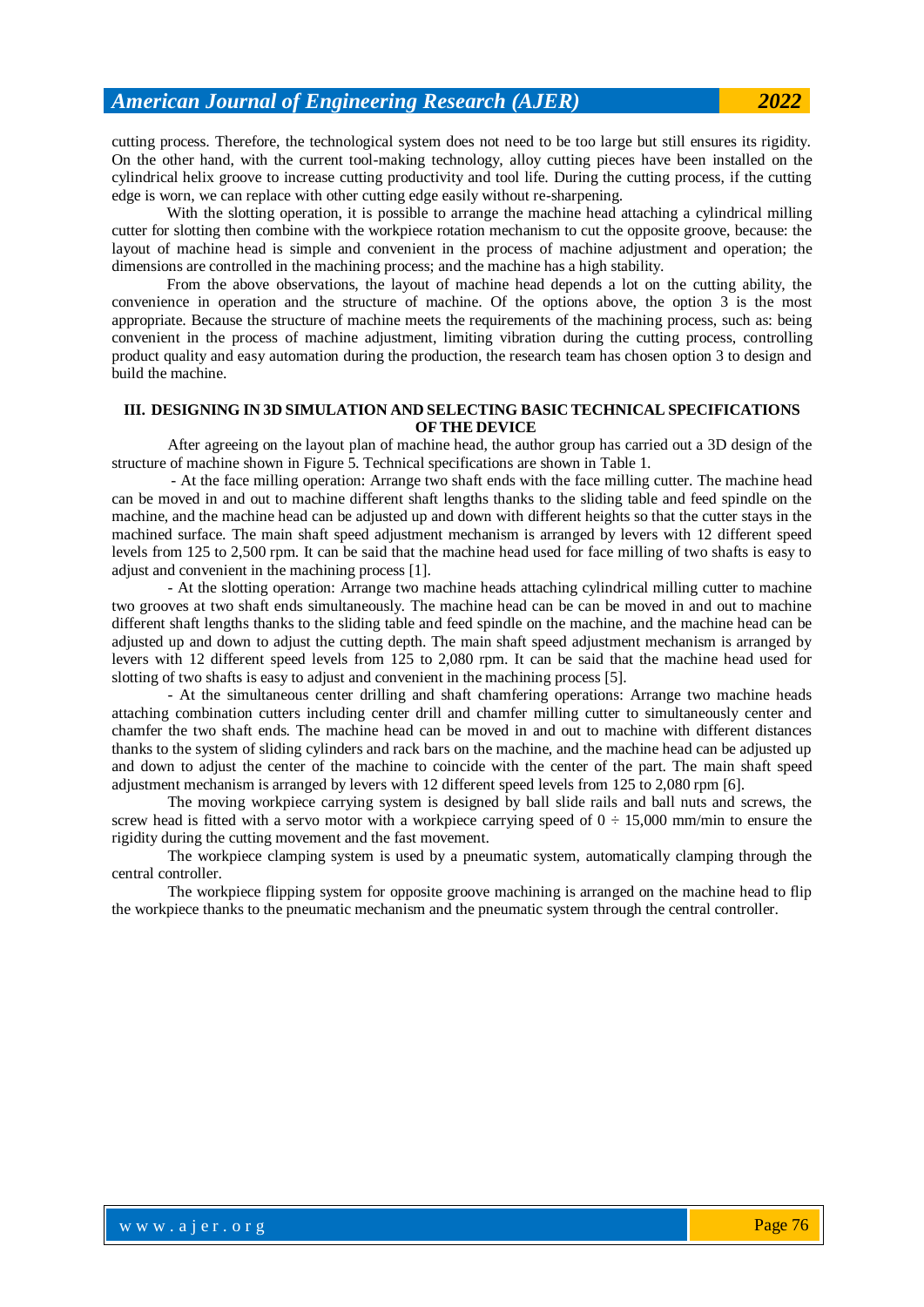## Workpiece flipping Slide rails of machine mechanism Face milling machine head r ei fe Slotting machine head Workpiece clamping mechanism Center drilling machine head Machine table stand  $\operatorname{\mathsf{Feed}}$  spindle -- ball nuts Workpiece Servo motor

**Figure 5. Some 3D design images of the device**

| No.          | <b>Items</b>                                         | <b>DAO COALLY</b><br><b>Specifications</b>                                                                                                                                                       |  |  |  |  |
|--------------|------------------------------------------------------|--------------------------------------------------------------------------------------------------------------------------------------------------------------------------------------------------|--|--|--|--|
| 1            | General parameters of the device                     |                                                                                                                                                                                                  |  |  |  |  |
| 1            | Dimensions of the machine                            | $2100 \times 1800 \times 1600$ (mm)                                                                                                                                                              |  |  |  |  |
| 2            | Operational lighting                                 | In accordance with the general lighting system of the production area                                                                                                                            |  |  |  |  |
| 3            | Compressed air                                       | Working pressure: 5 bar                                                                                                                                                                          |  |  |  |  |
| 4            | Safety sensor                                        | There are 3 sensor positions: Workpiece zero point, center drill position and<br>workpiece rotation position                                                                                     |  |  |  |  |
| 5            | Power system                                         | 3 phases / 380 V / 50 Hz                                                                                                                                                                         |  |  |  |  |
| 6            | Control system                                       | Programmable logic controller: Fx3G-60MT/ES and 7-inch HMI control<br>screen                                                                                                                     |  |  |  |  |
| 7            | Cooling system                                       | Circulating cooling water pump system for the cutting process                                                                                                                                    |  |  |  |  |
| 8            | Product size during machining (mm)                   | Workpiece diameter: $\Phi$ 20 ÷ 40; Workpiece length: 250 ÷ 1200; Maximum<br>face milling dimension: $\Phi$ 40; Maximum slotting dimension: $\Phi$ 18;<br>Maximum center drilling dimension: Φ12 |  |  |  |  |
| $\mathbf{I}$ | Spot facing mechanism                                |                                                                                                                                                                                                  |  |  |  |  |
| 9            | Main shaft speed for face milling end                | $125 \div 2500$ rpm                                                                                                                                                                              |  |  |  |  |
| 10           | Spot facing engine power                             | 1.5 kW; 50 Hz                                                                                                                                                                                    |  |  |  |  |
| 11           | Main shaft stroke for face milling end               | $250 \text{ mm}$                                                                                                                                                                                 |  |  |  |  |
| 12           | Main shaft taper                                     | Morse taper No. 3                                                                                                                                                                                |  |  |  |  |
| III          | <b>Slotting mechanism</b>                            |                                                                                                                                                                                                  |  |  |  |  |
| 13           | Main shaft speed for slotting end                    | $80 \div 2080$ rpm                                                                                                                                                                               |  |  |  |  |
| 14           | Slotting engine power                                | 1.1 kW; 50 Hz                                                                                                                                                                                    |  |  |  |  |
| 15           | Main shaft stroke for slotting end                   | $250 \text{ mm}$                                                                                                                                                                                 |  |  |  |  |
| 16           | Main shaft taper                                     | Morse taper No. 3                                                                                                                                                                                |  |  |  |  |
| III          | <b>Center drilling mechanism</b>                     |                                                                                                                                                                                                  |  |  |  |  |
| 17           | Main shaft speed for center drilling end             | $80 \div 2080$ rpm                                                                                                                                                                               |  |  |  |  |
| 18           | Center drilling engine power                         | 1.1 kW; 50 Hz                                                                                                                                                                                    |  |  |  |  |
| 19           | Main shaft stroke for center drilling end            | $200$ mm                                                                                                                                                                                         |  |  |  |  |
| 20           | Main shaft taper                                     | Morse taper No. 3                                                                                                                                                                                |  |  |  |  |
| IV           | Workpiece clamping table                             |                                                                                                                                                                                                  |  |  |  |  |
| 21           | Workpiece clamping system                            | Tightening by pneumatic system                                                                                                                                                                   |  |  |  |  |
| 22           | Workpiece travel during machining                    | Moving along the available shaft, stopped at the positions by sensors                                                                                                                            |  |  |  |  |
| 23           | Actuator for workpiece operation during<br>machining | Using control system + servo motor with workpiece moving speed of $0 \div$<br>5000 mm/min.                                                                                                       |  |  |  |  |

## **Table 1. Specifications of device for face milling – slotting – center drilling & chamfering**

## **IV. DEVICE TESTING**

After designing and simulating on 3D software, the research team has proceeded to build the detailed drawings and calculate technical parameters for each machine assembly. Carry out machining, assembly, commissioning and calibration of the device. Product machining testing is carried out as follows:

- Trial run time: 48 hours
- Number of machined products: 1,500 workpiece

www.ajer.org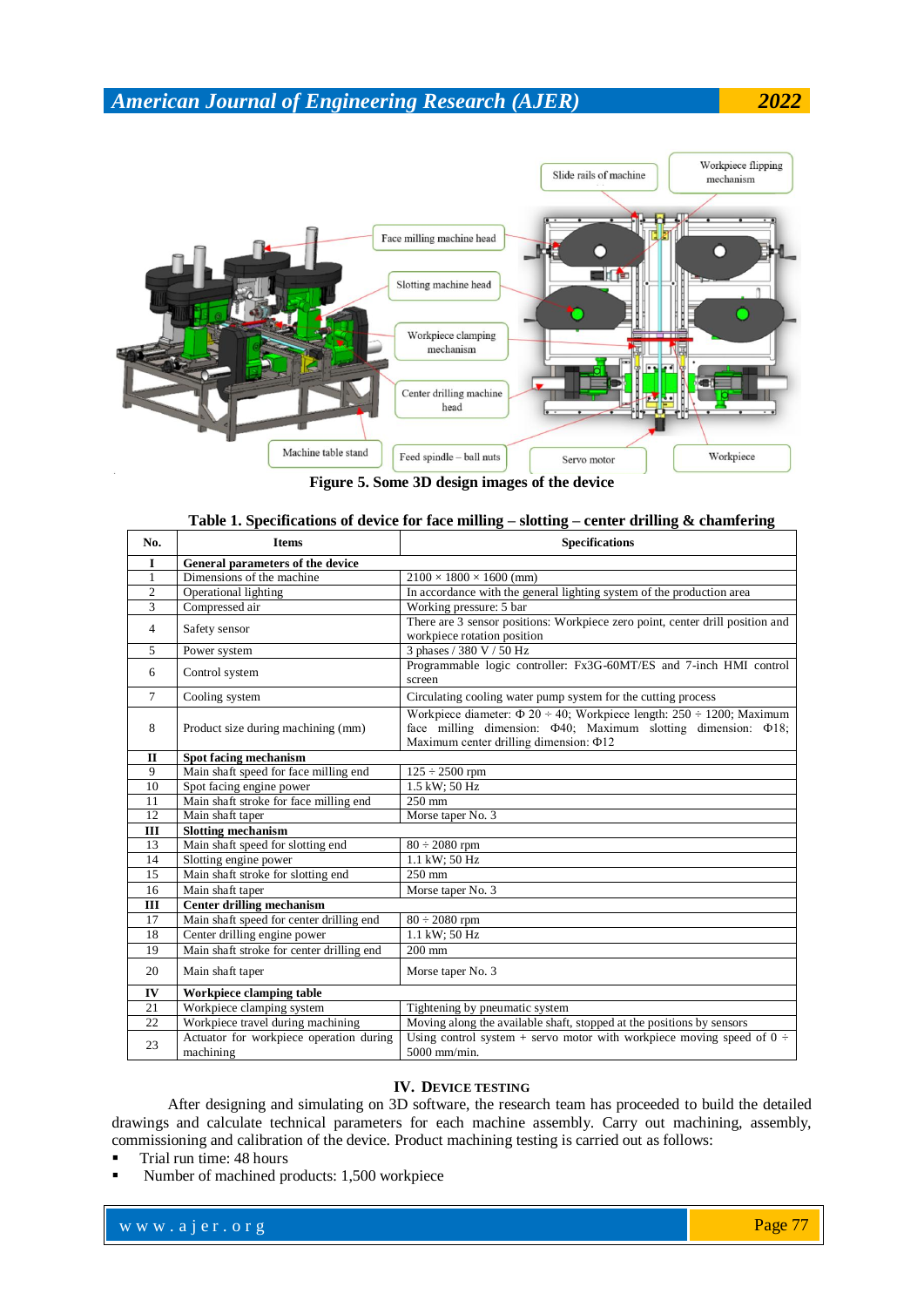- Take a trial run for the device with the following 3 specific cases:
	- + Using a stable power source to run the workpiece with an average length of 1,000 mm
	- + Using a power source with unstable voltage to run the workpiece with an average length of 1,000 mm
	- + Turn off the compressed air source to run the workpiece with an average length of 300 mm.
		- Some test photos are shown in Figure 6.



**Figure 6. Some test photos of product machining adjustment process**

| Testing environment: |                                                                     | Temperature $(25 \pm 3)$ °C, Humidity $(60 \pm 5)$ %             |                                  |                            |  |
|----------------------|---------------------------------------------------------------------|------------------------------------------------------------------|----------------------------------|----------------------------|--|
| Workpiece used:      |                                                                     | Diameter of 20 mm; 25 mm; 30 mm; 35 mm; 40 mm                    |                                  |                            |  |
| No.                  | <b>Testing items</b>                                                | Number of sampling<br>times with frequency<br>of 15 minutes/time | Average test results             | <b>Evaluation standard</b> |  |
| 1.                   | Noise while working                                                 | 04                                                               | Being in compliance              | <b>OCVN 24:2016/BYT</b>    |  |
| 2.                   | Ergonomic design                                                    | 04                                                               | Being in compliance              | TCVN 7302-1:2007           |  |
| 3.                   | Control system                                                      | 04                                                               | Working only when being<br>ready | TCVN 7384-1:2010           |  |
| $\overline{4}$ .     | Mechanical linkage (machine shaft, machine<br>base, workpiece clap) | 04                                                               | No abnormalities                 | TCVN 4725:2008             |  |
| 5.                   | Machining time for a product                                        | 20                                                               | 29.8 seconds                     |                            |  |

# **V. TEST RESULTS**

#### **VI. CONCLUSIONS**

This study has analyzed and successfully selected a suitable layout plan of machine head for machining the roller shaft of conveyor. Since then, the simulation has been built on 3D software and the technical specifications for each machine cluster have been selected.

Through the testing process, the device has met the criteria such as working noise, stable mechanical system without abnormalities, stable and ready-to-work control system, and the machining time for a product requiring 30 seconds/product.

The results of this study are used to apply in actual production to reduce the machining time, save labor, and contribute to improvement of economic – technical efficiency of the production process.

#### **REFERENCES**

- [1]. Pham Van Hung, Nguyen Phuong (2007), Fundamentals of machine tools (Cơ sở máy công cụ). Science and Technics Publishing House, Hanoi.
- [2]. Trinh Chat, Le Van Uyen (2002), Calculation and design of mechanical drive systems (Tính toán thiết kế hệ dẫn động cơ khí). Vol 1 & 2, Vietnam Education Publishing House Limited Company.
- [3]. [To Xuan Giap, Vu Dinh Hoe, Luu Minh Tri, Nguyen Ngoc Truong, Ha Van Vui (1982), Manual of mechanical design (Sổ tay thiết kế cơ khí). Science and Technics Publishing House, Hanoi.
- [4]. Nghiem Hung (2010), Fundamentals of Materials Science (Vật liệu học cơ sở). Science and Technics Publishing House, Hanoi.
- [5]. Nguyen Duc Thang, Nguyen Ha Tuan, Hoang Van Got, Vu Trung Tuyen, Nguyen Van Giap, Pham Van Dong (2011), Machining and cutting on machine tools (Gia công cắt gọt trên máy công cụ). Science and Technics Publishing House, Hanoi.
- [6]. Banh Tien Long, Tran The Luc (2013), Principles of material machining (Nguyên lý gia công vật liệu). Science and Technics Publishing House, Hanoi.
- [7]. Tran Van Dich (2004), CNC Technology (Công nghệ CNC), Science and Technics Publishing House, Hanoi.
- [8]. Tran Van Dịch, Nguyen Trong Binh, Nguyen The Datt, Nguyen Viet Tiep, Tran Xuan Viet (2006), Machine building technology (Công nghệ chế tạo máy), Science and Technics Publishing House, Hanoi.
- [9]. [http://maycongcuachau.com.vn.](http://maycongcuachau.com.vn/)

[10]. <http://okasu.vn/>